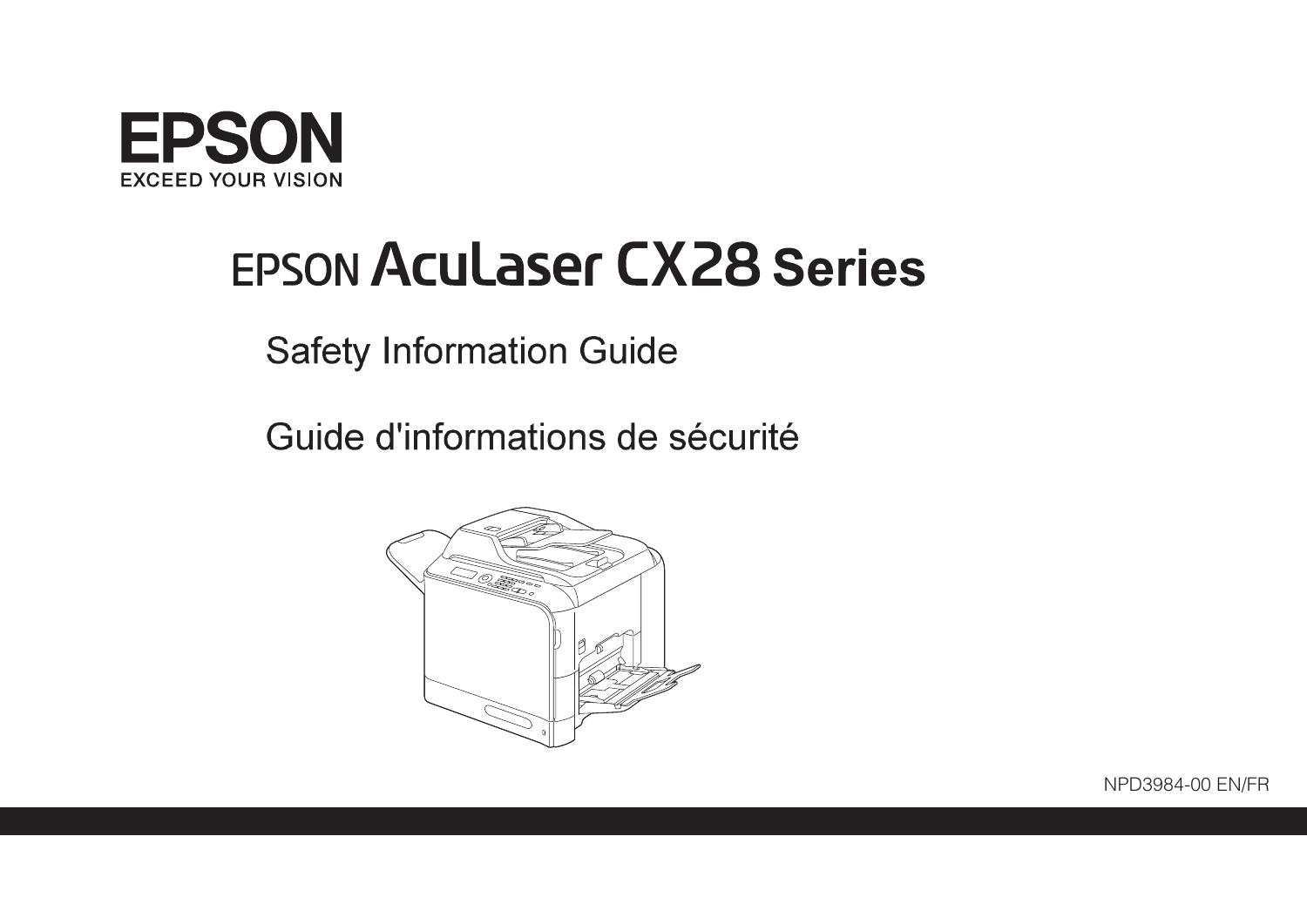# **English**

#### ■**Safety Information**

This section contains detailed instructions on the operation and maintenance of your printer. To achieve optimum printer performance, carefully read and follow these instructions.

Read the following section before plugging in the printer. It contains important information related to user safety and prevention of equipment problems.

Keep this manual near the printer for easy reference.

*Note:* Some information in this manual may not apply to your specific printer.

#### ■ **Warning and Caution Symbols**

Both this manual and the printer use labels and symbols to help prevent injury to the operator and others around the printer, and damage to property. The meaning of these labels and symbols is as follows:



#### ●Meaning of Symbols



(R)

Œ

A

 $\bigcirc$  indicates a prohibited course of action. The symbol shown to the left warns against dismantling the device.

 $\Delta$  indicates a danger against which you should take precaution. The symbol shown to the left warns against possible electrical shock.

 $\bullet$  indicates an imperative course of action. The symbol shown to the left indicates you must unplug the device.

# **WARNING**• Do not attempt to remove the covers and panels which have been fixed to the printer. Some printers have a high-voltage part or a laser beam source inside that could cause an electrical shock or blindness. • Do not modify the printer, as a fire, electrical shock, or breakdown could result. If the printer employs a laser, the laser beam source could cause blindness. • Use only the power cord supplied in the package. If a power cord is not supplied, use only the power cord and plug that are specified in the user documentation. Failure to use this cord could result in a fire or electrical shock. • Use the power cord supplied in the package only for this printer and NEVER use it for any other product. Failure to observe this precaution could result in a fire or electrical shock. • Use only the specified power source voltage. Failure to do that could result in a fire or electrical shock.  $\varnothing$ • Do not use a multiple outlet adapter to connect any other products. Use of a power outlet for more than the marked current value could result in a fire or electrical shock. • Do not use an extension cord in principle. Use of an extension cord could cause a fire or electrical shock. Contact your authorized service provider if an extension cord is required. • Do not scratch, rub, place a heavy object on, heat, twist, bend, pull on, or damage the power cord. Use of a damaged power cord (exposed core wire, broken wire, etc.) could result in a fire or breakdown. Should any of these conditions be found, immediately turn OFF and unplug the printer, and then call your authorized service provider.  $\circledS$ Do not unplug and plug in the power cord with wet hands, as an electrical shock could result.

Plug the power cord all the way into the power outlet. Failure to do this could result in a fire or electrical shock.

| <b>WARNING</b> |                                                                                                                                                                                                                                                                                          |  |
|----------------|------------------------------------------------------------------------------------------------------------------------------------------------------------------------------------------------------------------------------------------------------------------------------------------|--|
|                | Connect the power cord to an electrical outlet that is equipped with a grounding terminal.                                                                                                                                                                                               |  |
|                | Do not place metal clips, any other small metallic objects, or a container containing liquid on the<br>printer. Liquid and metallic objects dropped inside the printer could result in a fire, electrical shock, or<br>breakdown.                                                        |  |
|                | Should liquid, a piece of metal, or any other foreign matter fall inside the printer, immediately turn OFF<br>and unplug the printer, and then call your authorized service provider.                                                                                                    |  |
|                | Do not use your printer if it becomes inordinately hot, emits smoke or an unusual odor, or makes an<br>unusual noise. Immediately turn OFF and unplug the printer, and then call your authorized service<br>provider. If you continue using it, a fire or electrical shock could result. |  |
|                | Do not use this printer if it has been dropped or its cover damaged. Immediately turn OFF and unplug<br>$\bullet$<br>the printer, and then call your authorized service provider. If you continue using it, a fire or electrical<br>shock could result.                                  |  |
|                | Do not burn toner cartridges or toner. The hot toner may scatter and cause burns or other damage.                                                                                                                                                                                        |  |

| <b>CAUTION</b> |                                                                                                                                                                                                                                                                                                                                                                                                                                                                                                                                                                                             |  |
|----------------|---------------------------------------------------------------------------------------------------------------------------------------------------------------------------------------------------------------------------------------------------------------------------------------------------------------------------------------------------------------------------------------------------------------------------------------------------------------------------------------------------------------------------------------------------------------------------------------------|--|
|                | Do not expose the printer to dust, soot, or steam, or place it near a kitchen table, bath, or humidifier. A<br>fire, electrical shock, or breakdown could result.<br>Do not place the printer on an unstable or tilted table, or in a location subject to a lot of vibration and<br>shock. It could fall, causing personal injury or mechanical breakdown.                                                                                                                                                                                                                                  |  |
|                | After installing this product, place it on a sturdy base. It the printer moves or falls, it may cause<br>personal injury.                                                                                                                                                                                                                                                                                                                                                                                                                                                                   |  |
| $\mathbf{A}$   | The inside of the printer has areas subject to high temperature, which may cause burns.<br>When checking the inside of the printer for malfunctions such as media jams, do not touch the<br>locations (around the fusing unit, etc.) labeled "Caution HOT."                                                                                                                                                                                                                                                                                                                                 |  |
|                | Do not obstruct the printer's ventilation grilles. Heat could accumulate inside the printer, resulting in a<br>fire or malfunction.<br>Do not use flammable sprays, liquids, or gases near the printer, as a fire could result.                                                                                                                                                                                                                                                                                                                                                             |  |
|                | Do not pull on the power cord when unplugging it. Pulling on the power cord could damage it, resulting<br>in a fire or electrical shock.<br>Do not place any objects around the power plug, as it may be difficult to unplug the power cord if an<br>emergency occurs.                                                                                                                                                                                                                                                                                                                      |  |
|                | Do not store toner cartridges and PC drum units near computer disks or watches that are susceptible<br>to magnetism. They could cause these products to malfunction.<br>Do not leave toner cartridges or PC drum units within reach of children. Ingesting toner could be<br>harmful to your health.                                                                                                                                                                                                                                                                                        |  |
|                | Whenever moving the printer, be sure to disconnect the power cord and other cables. Failure to do this<br>could damage the cord or cable, resulting in a fire, electrical shock, or breakdown.<br>Unplug the printer if you will not be using it for a long period of time.                                                                                                                                                                                                                                                                                                                 |  |
|                | When moving the printer, always hold it in the locations specified in the user documentation. If the<br>٠<br>printer falls, it may cause severe personal injury and/or printer damage.<br>Use the printer only in a well-ventilated location. Operating the printer in a poorly ventilated room for<br>٠<br>an extended period of time could be harmful to your health. Ventilate the room at regular intervals.<br>Remove the power cord from the outlet more than once a year and clean between the plug terminals.<br>Dust that accumulates between the plug terminals may cause a fire. |  |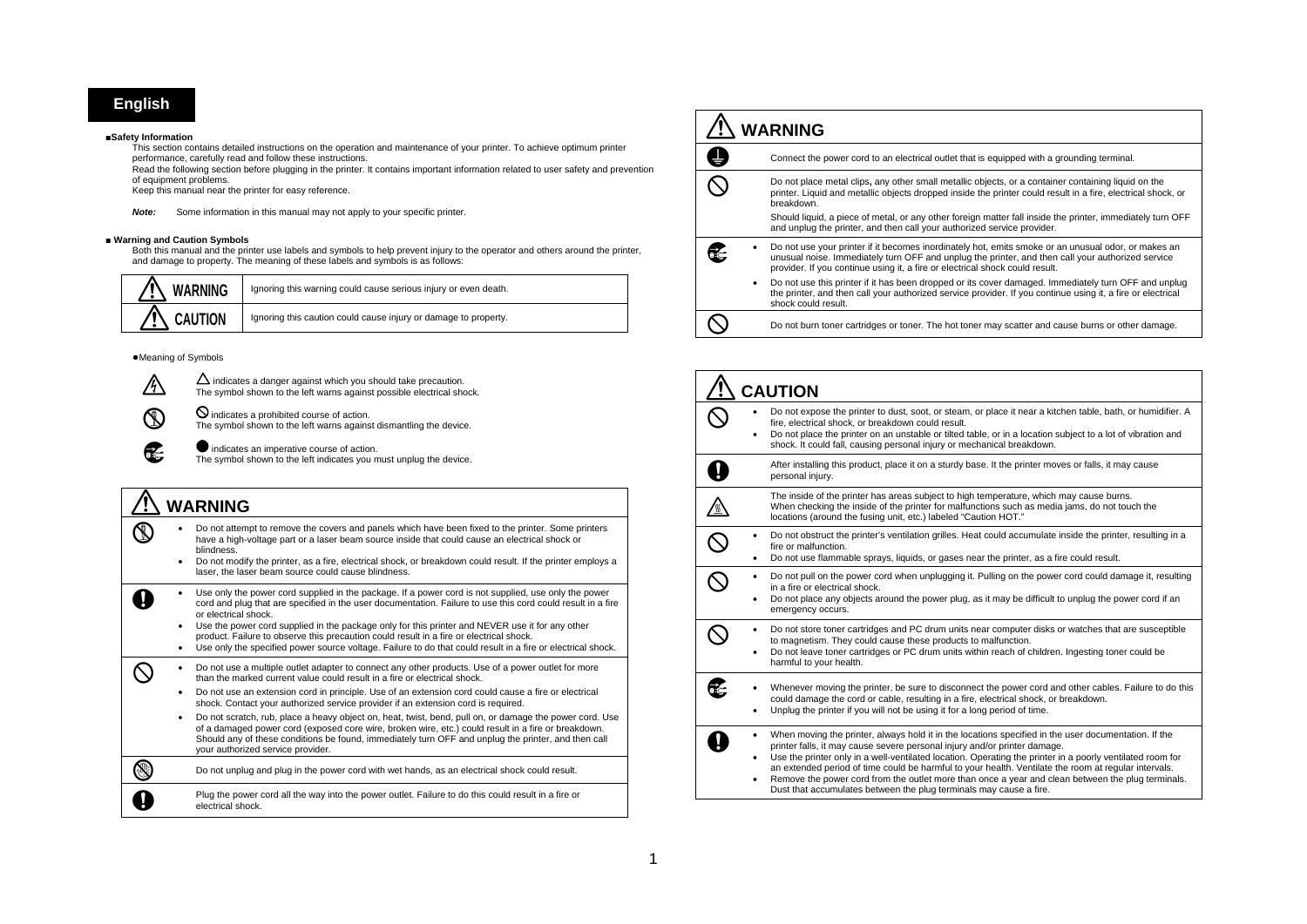#### **■Regulation Notices**

### **●Laser Safety**

This product employs a Class 3B laser diode having maximum power of 15 mW and wavelength of 770 - 800 nm. This product is certified as a Class 1 laser product. Since the laser beam is concealed by protective housings, the product does not emit hazardous laser radiation as long as the product is operated according to the instructions in this manual. **●Internal Laser Radiation** 

Maximum average radiation power: 8.5 µW at the laser aperture of the print head unit.

Wavelength: 770 - 800 nm



# CAUTION:

 Use of controls, adjustments, or performance of procedures other than those specified in this manual may result in hazardous radiation exposure.

#### **● For European Users**

This product complies with the following EU directives:

2004/108/EC, 2006/95/EC and 93/68/EEC

This declaration is valid for the areas of the European Union (EU) or EFTA only.

This device must be used with a shielded interface cable. The use of non-shielded cables is likely to result in interference with radio communications and is prohibited under 2004/108/EC rules.

A USB cable installed with a ferrite core should be used for camera direct printing with this machine.

#### **● Ozone Release**

 During print operation, a small quantity of ozone is released. This amount is not large enough to harm anyone adversely. However, be sure the room where the machine is being used has adequate ventilation, especially if you are printing a high volume of materials, or if the machine is being used continuously over a long period.

# **● Electromagnetic Interference**

This product must be used with a shielded interface cable.

The use of non-shield cables is likely to result in interference with radio communications and is prohibited under CISPR 22 and local rules.

A USB cable installed with a ferrite core should be used for camera direct printing with this machine.

# **● Battery Replacement**

CAUTION:

 RISK OF EXPLOSION IF BATTERY IS REPLACED BY AN INCORRECT TYPE. DISPOSE OF USED BATTERIES ACCORDING TO THE USER'S GUIDE.

# **● For EU member states only**

This product complies with RoHS (2002/95/EC) directive.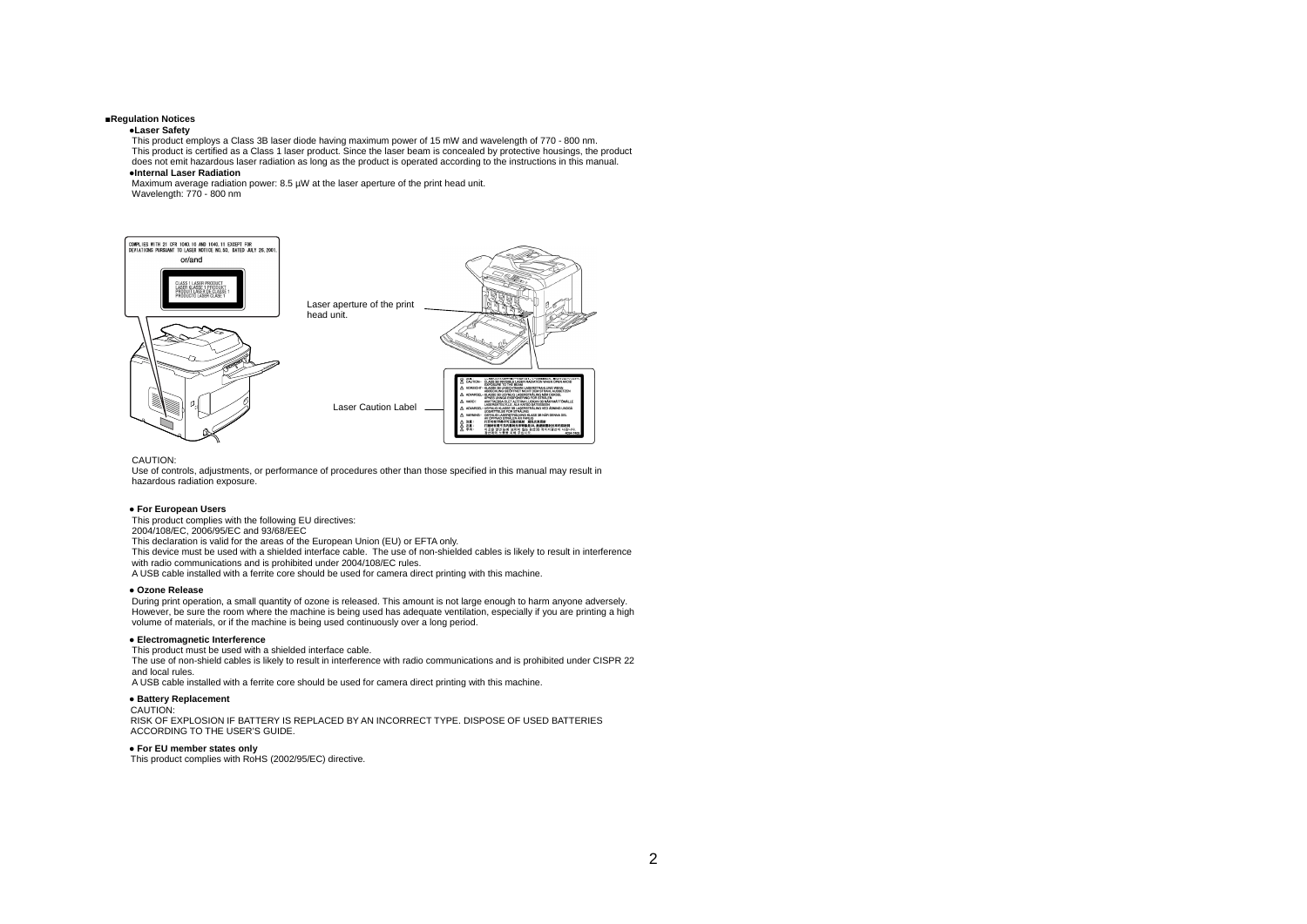# **Français**

#### ■ **Consignes de sécurité**

Cette section contient toutes les instructions nécessaires pour faire fonctionner et entretenir votre imprimante. Pour utiliser votre imprimante de manière optimale, veuillez prendre connaissance de ces instructions et les suivre attentivement. Avant de brancher l'imprimante, il est conseillé de lire la section ci-après. Celle-ci contient des informations importantes concernant la sécurité de l'utilisateur et la prévention de problèmes matériels.

Il est recommandé de laisser ce guide à portée de main près de la machine.

*Note :* Certaines informations fournies dans ce guide peuvent ne pas s'appliquer au produit que vous avez acheté.

#### ■ **Symboles d'avertissement et de précaution**

Les symboles décrits dans ce guide sont reproduits sur des étiquettes dans l'imprimante. Ils préviennent l'utilisateur de l'imprimante ainsi que toute personne évoluant dans son environnement, de certains risques de blessures corporelles et de dégâts matériels. La signification de ces symboles est la suivante :

| $\sqrt{N}$ ATTENTION | En ne tenant pas compte de cette note de précaution, vous risquez de provoquer<br>des dégâts corporels ou matériels. |
|----------------------|----------------------------------------------------------------------------------------------------------------------|
|----------------------|----------------------------------------------------------------------------------------------------------------------|

# ● Signification des symboles

八

Œ

经

Le symbole ci-contre vous prévient d'un risque d'électrocution.

 $\bigcirc$  indique une procédure interdite. Le symbole ci-contre vous prévient de ne pas procéder à un démontage.

 $\Delta$  indique un danger contre lequel vous devez vous prémunir.

indique une procédure obligatoire.

Le symbole ci-contre vous indique qu'il est nécessaire de débrancher l'appareil.

#### **ATTENTION**• N'essayez pas de retirer les capots et panneaux de protection de l'imprimante. Certaines imprimantes  $\mathbb{Q}$ intègrent des composants à haute tension ou une source laser en interne pouvant vous électrocuter ou vous aveugler. • Ne modifiez pas l'imprimante car vous risquez de provoquer un incendie, de vous électrocuter ou de causer une panne. Si vous utilisez une imprimante laser, la source du rayon laser risque de vous aveugler. • Utilisez exclusivement le cordon secteur fourni dans la livraison. Si aucun cordon ne vous est fourni, A <sup>n</sup>'utilisez que le cordon secteur et la prise mentionnés dans la documentation d'utilisation, au risque de provoquer un incendie ou de vous électrocuter. • Utilisez le cordon secteur fourni dans la livraison exclusivement avec cette imprimante et ne l'utilisez JAMAIS avec tout autre produit, au risque de provoquer un incendie ou de vous électrocuter. • N'utilisez que la tension d'alimentation électrique spécifiée, au risque de provoquer un incendie ou de vous électrocuter. • Ne branchez pas l'imprimante sur une multiprise partagée avec d'autres appareils. L'utilisation d'une  $\varnothing$ prise de courant pour une alimentation dépassant la valeur courante référencée peut être cause d'incendie ou d'électrocution. • En principe, il est déconseillé d'utiliser une rallonge électrique, au risque de provoquer un incendie ou de vous électrocuter. Si l'utilisation d'une rallonge est nécessaire, veuillez contacter votre agent de maintenance agréé. • Veillez à ne pas écorcher ou élimer le cordon secteur, l'écraser sous un objet lourd, le chauffer, le tordre, le plier, l'étirer ou l'abîmer d'une manière quelconque, un cordon endommagé (fils dénudés,

rompus, etc.) pouvant être cause d'incendie ou de panne. Si un tel cas devait se présenter, basculez aussitôt l'interrupteur Marche/Arrêt de l'imprimante sur Arrêt, débranchez le cordon secteur de la prise de courant et appelez votre agent de maintenance agréé.

|   | <b>ATTENTION</b>                                                                                                                                                                                                                                                                                                                                                                                    |
|---|-----------------------------------------------------------------------------------------------------------------------------------------------------------------------------------------------------------------------------------------------------------------------------------------------------------------------------------------------------------------------------------------------------|
|   | Évitez de brancher ou de débrancher le cordon secteur avec les mains mouillées car vous risquez de<br>vous électrocuter.                                                                                                                                                                                                                                                                            |
|   | Enfoncez complètement le connecteur du cordon secteur dans la prise de courant afin d'éviter tout<br>risque d'incendie ou d'électrocution.                                                                                                                                                                                                                                                          |
| O | Branchez le cordon secteur sur une prise de courant équipée d'une borne de mise à la terre.                                                                                                                                                                                                                                                                                                         |
|   | Ne déposez pas des petites pièces métalliques (attaches, trombones ou autres) ou des récipients<br>contenant du liquide sur l'imprimante. Tout objet métallique ou liquide pouvant tomber ou s'infiltrer<br>dans l'imprimante peut être cause d'incendie, d'électrocution ou de panne.                                                                                                              |
|   | Si une pièce métallique, de l'eau ou tout autre corps étranger devait accidentellement s'introduire à<br>l'intérieur de l'imprimante, basculez aussitôt l'interrupteur Marche/Arrêt de l'imprimante sur Arrêt,<br>débranchez le cordon secteur de la prise de courant et appelez votre agent de maintenance agréé.                                                                                  |
|   | Si l'imprimante devait se mettre à chauffer, à fumer ou à émettre une odeur ou un bruit de manière<br>inhabituelle, basculez aussitôt son interrupteur Marche/Arrêt sur Arrêt, débranchez le cordon secteur<br>de la prise de courant et appelez votre agent de maintenance agréé. En persistant à utiliser votre<br>imprimante dans ces conditions, vous risquez un incendie ou une électrocution. |
|   | N'utilisez pas votre imprimante si elle a subi une chute ou si son carter est endommagé. Basculez<br>aussitôt son interrupteur Marche/Arrêt sur Arrêt, débranchez le cordon secteur de la prise de courant<br>et appelez votre agent de maintenance agréé. En persistant à utiliser votre imprimante dans ces<br>conditions, vous risquez un incendie ou une électrocution.                         |
|   | Ne jetez jamais une cartouche de toner ou du toner dans un feu à l'air libre. Des particules de toner<br>incandescentes risquent de se disperser et de provoquer des brûlures corporelles ou des dégâts<br>matériels.                                                                                                                                                                               |

| <b>ATTENTION</b> |   |                                                                                                                                                                                                                                                                                                                                                                                   |  |
|------------------|---|-----------------------------------------------------------------------------------------------------------------------------------------------------------------------------------------------------------------------------------------------------------------------------------------------------------------------------------------------------------------------------------|--|
|                  |   | N'installez pas votre imprimante en un lieu exposé à la poussière, à la suie ou à la vapeur d'eau (près<br>d'une cuisine, d'une salle de bain ou d'un humidificateur), au risque d'incendie, d'électrocution ou de<br>panne.                                                                                                                                                      |  |
|                  | ٠ | N'installez pas votre imprimante sur une surface instable ou non plane, ou en un lieu où elle peut subir<br>de fortes vibrations. En tombant, elle peut non seulement s'abîmer, mais aussi vous blesser.                                                                                                                                                                          |  |
|                  |   | Après avoir installé votre imprimante, placez-la sur un socle robuste car elle peut vous blesser en<br>dérapant ou en tombant.                                                                                                                                                                                                                                                    |  |
|                  |   | A l'intérieur, l'imprimante comporte des pièces pouvant atteindre des températures élevées et<br>provoquer des brûlures. Quand vous intervenez à l'intérieur de l'imprimante, pour supprimer un<br>bourrage papier par exemple, veillez à ne pas toucher les pièces (autour de l'unité de fixation, etc.)<br>portant l'étiquette d'avertissement "Attention ! Haute température." |  |
|                  | ٠ | Veillez à ne pas obstruer les grilles d'aération de l'imprimante car elle risque de surchauffer à<br>l'intérieur, avec risques d'incendie ou de dysfonctionnement.<br>N'utilisez pas d'aérosols, de liquides ou de gaz inflammables près de l'imprimante, au risque de<br>provoquer un incendie.                                                                                  |  |
|                  | ٠ | Pour débrancher le cordon secteur, tirez toujours sur le connecteur et non sur le cordon. En tirant sur<br>le cordon, vous pouvez l'endommager et déclencher un incendie ou vous électrocuter.<br>Devant la prise de courant, ne placez aucun mobilier ou objet qui puisse empêcher un accès rapide à<br>la prise pour débrancher le cordon secteur en cas d'urgence.             |  |